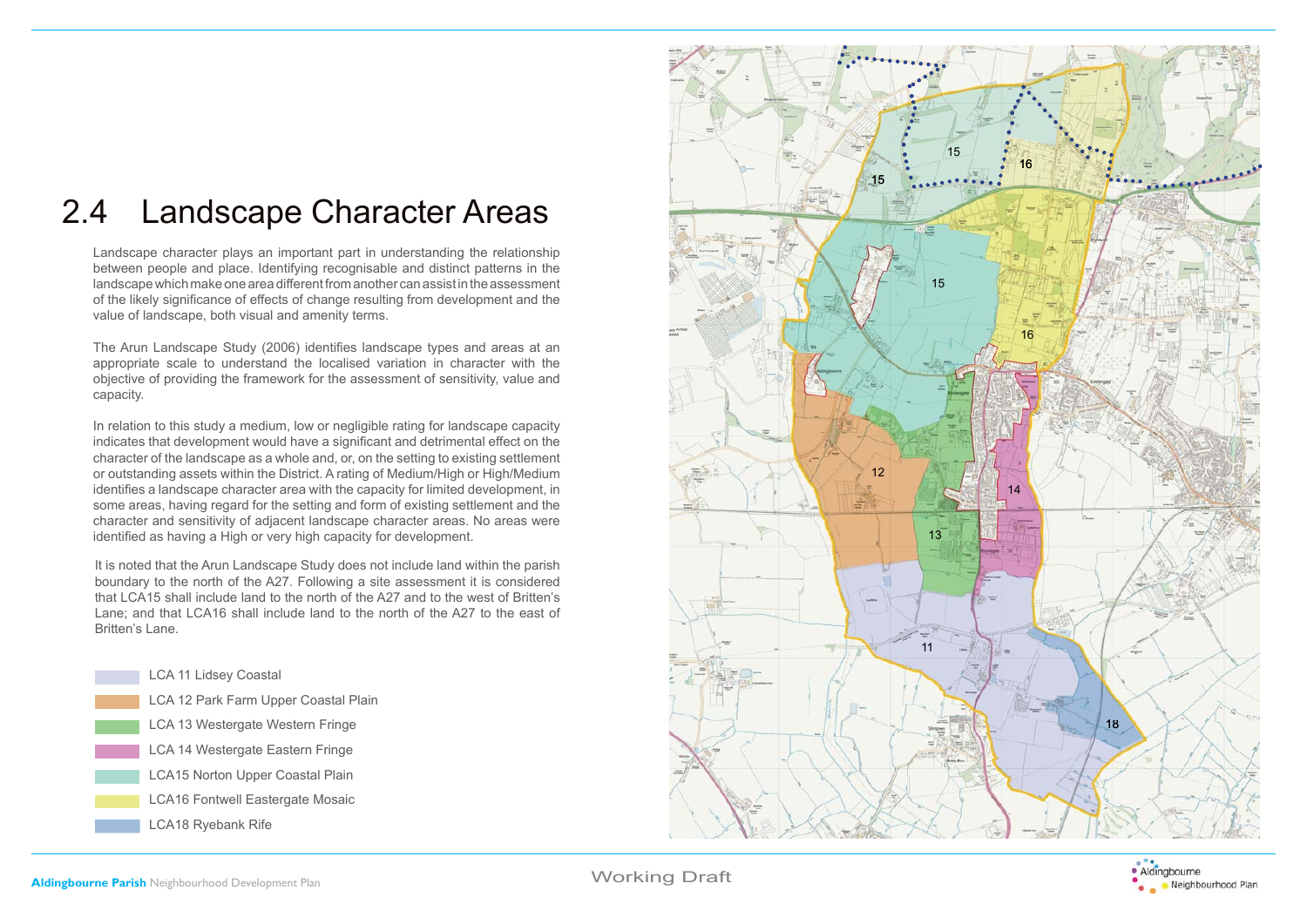#### Title: **Landscape and Visual Amenity Aspects of Development Choices in Arun District (2006-2026)** Date: August 2006

 Produced for Arun District Council by Hankinson Duckett Associates

#### **Character Areas**

#### **LCA 11 Lidsey Coastal Plain**

 Rural arable landscape, some ecological and heritage value provides separation between Shripney and Westergate.

- Area of predominantly open arable farmland situated above low lying rife landscape to south and east.
- Long views north towards distant, downs from eastern edge/ there are glimpses of Barnham, but very limited awareness of • Westergate / Eastergate.
- Views south towards urban edge of Bognor Regis.
- Active landfill site west of Lidsey Road has a localised influence on character.
- Substantial mobile home site east of Lidsey Road.
- Groups of vernacular buildings (including barn conversions) together with modern agricultural buildings.

#### Landscape Sensitivity

- Some ecological value, but open quarry to west. Hedgerows.
- Minor contribution to setting of Shripney and Westergate.
- Generally on higher ground adjacent to flood plain, largely detached from settlement.
- Largely rural context little intervisibility with settlement.
- Provides separation between Shripney and Westergate.
- Sensitivity to change: SUBSTANTIAL.

### Landscape Value

- Listed buildings, partially in flood zone
- Moderate scenic beauty
- Landscape Value: SLIGHT

# Landscape Capacity - LOW

# **LCA 12 Park Farm Upper Coastal Plain**

- Almost entirely arable fields of varying size.
- Area broken up by railway and road
- Fields to the north of the railway partly enclosed
- Entirely surrounds Park Farm

### Landscape Sensitivity

- Well contained with mature tree belts and hedgerows to north. Ecological value.
- Minor contribution to setting of Westergate. Surrounds Park Farm.
- On upper coastal plain adjacent to flood plain not adjacent to settlement.
- Visible from Aldingbourne, surrounded by rural character areas.
- Assists separation between Aldingbourne and Westergate.
- Sensitivity to change: SUBSTANTIAL

#### Landscape Value

- Partially in floodplain, surrounds Conservation Area, listed building setting
- Remote setting in south
- Landscape Value: MODERATE

### Landscape Capacity - LOW

# **LCA 13 Westergate Western Fringe**

Patchwork of urban edge land uses, contained by boundary • vegetation, on upper coastal plain adjacent to existing settlement.

• Patchwork of horticulture (glasshouses / nurseries), Christmas tree plantation, paddocks, mobile home development and playing fields forming a transition between the built up area and arable farmland to the west.

- Linear residential development along Hook Lane.
- Vegetation includes native hedges and trees, together with cypress shelter belts

Landscape Sensitivity

- Boundary vegetation well developed.
- Not distinctive. Mixed urban fringe uses.
- Generally on upper coastal plain adjacent to settlement.
- Strong green edge, visually separate and makes transition between village and farmland.
- Contribution to separation between Westergate-Aldingbourne; contains settlement of Westergate.
- Sensitivity to change: MODERATE

### Landscape Value

- Listed building setting
- Limited scenic beauty
- Landscape Value: SLIGHT

Landscape Capacity –MEDIUM/HIGH

### **LCA 14 Westergate Eastern Fringe**

 Mixed urban edge uses adjacent to settlement but on valley side and open to wider landscape, part of separation between Westergate/Barnham.

- Patchwork of horticulture (glasshouses / nurseries) paddocks, mobile home sites and pasture forming a transition between the built up area and arable farmland to the east.
- Land falls steadily to east, towards stream valley, giving western edge an elevated feel.
- Long views north across coastal plain towards chalk downs.
- Paddock fields sub-divided with white tape fencing.

Landscape Sensitivity

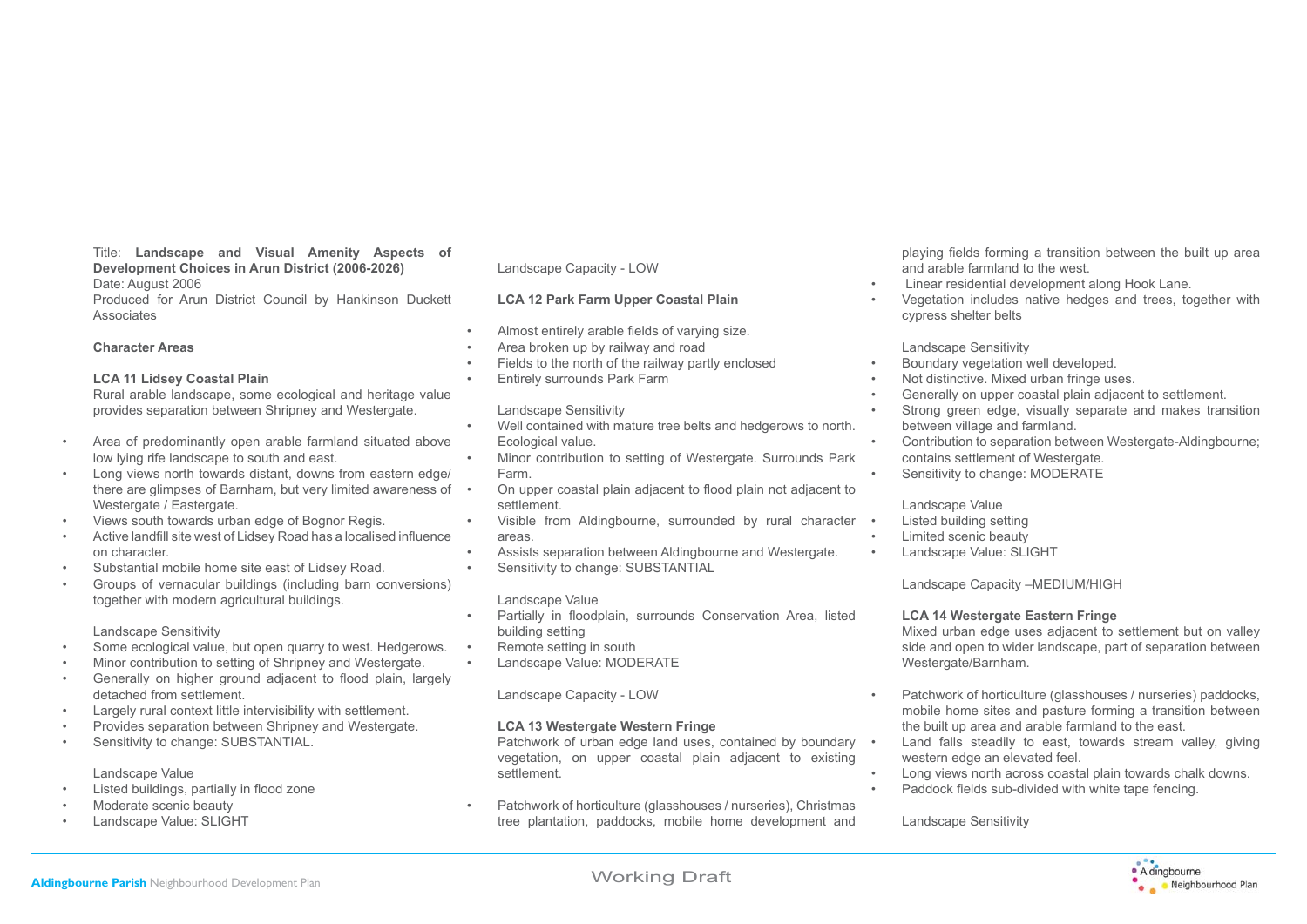- Some ecological interest. Boundary vegetation less intact.
- Not distinctive. Mixed urban fringe uses.
- Includes valley and flood plain adjacent to settlement.
- Visible from farmland to east. Noticeable urban influence.
- Westergate-Eastergate gap, Westergate–Barnham perceived gap.
- Sensitivity to change: SUBSTANTIAL

#### Landscape Value

- Abuts Conservation Area, listed building setting
- Limited scenic beauty
- Landscape Value: SLIGHT

Landscape Capacity – LOW/MEDIUM

#### **LCA 15 Norton Upper Coastal Plain**

 Enclosed rural landscape unrelated to settlement with heritage value.

- Rural arable landscape, relatively large scale field pattern, typically with trees at sky line.
- Gently undulating landform, draining to streams and occasional drainage ditches.
- Narrow lanes with grass verges, and no road markings
- Nuclear hamlets (Aldingbourne and Norton) with vernacular buildings and church tower, together with linear development south of Norton

Landscape Sensitivity

- Ditch and hedge network, some pasture, ecological interest.
- Aldingbourne and Norton retain 'traditional' setting, and avoided post-war sub-urbanisation.
- Largely on upper coastal plain, largely unrelated to main settlement. Flood plain adjacent to Norton.
- Settlement influence limited. Lonely rural area.
- Contribution to separation between Aldingbourne, Norton, Westergate.

Sensitivity to change: SUBSTANTIAL

# Landscape Value

- Conservation Area, listed building setting, historic parkland, partially
- in flood zone.
- Remains of medieval castle
- Moderate scenic beauty
- Landscape Value: MODERATE

Landscape Capacity - LOW

# **LCA 16 Fontwell Eastergate Mosaic**

 Small scale landscape, area contains ancient woodland, ecological and heritage interest and Fontwell racecourse. Provides separation between Westergate and Barnham.

• Small scale patchwork of paddocks, pasture, horticulture (inc glasshouses and remnant orchards) and small holdings associated with linear, post war, low density development.

• Woodland at north-west corner, both well established and newly planted (associated with estates of large houses).

# Landscape Sensitivity

- Copses to west, some ancient woodland and hedge structure.
- Westergate / Eastergate / Fontwell mosaic not distinctive.
- Situated on upper coastal plain, low density mosaic notably different to
- Eastergate settlement pattern.
- Mixed north-west woodland contributes to wider rural landscape.
- It provides separation between Fontwell-Barnham, Fontwell-Eastergate/ Westergate.
- Sensitivity to change: MODERATE

# Landscape Value

- Proximity to SDNP, SNCI, ancient wood, setting to Conservation Area and listed building setting.
- SDNP to the north Fontwell Racecourse.
- Very limited scenic beauty.
- Landscape Value: MODERATE

Landscape Capacity - MEDIUM

# **LCA 18 Ryebank Rife**

Rural rife landscape in floodplain, some ecological interest.

- Medium to large scale, mostly arable fields.
- Substantial vegetation along boundaries (mostly ditches meandering rifes) break up views
- Relatively remote, rural, intact landscape
- Straddles railway line to the east

Landscape Sensitivity

- Reasonably intact hedgerow structure and with moderate ecological value.
- Distant from settlement. Does not significantly contribute to a settlement setting.
- Off coastal plateau. All flood plain.
- Rural but visible from some settlements.
- Moderate contribution to wider separation Flansham-Bilsham.
- Sensitivity to change: SUBSTANTIAL

### Landscape Value

- RSR, PSI, flood zone
- Remote, moderate scenic beauty
	- Landscape Value: SLIGHT

Landscape Capacity – LOW/MEDIUM